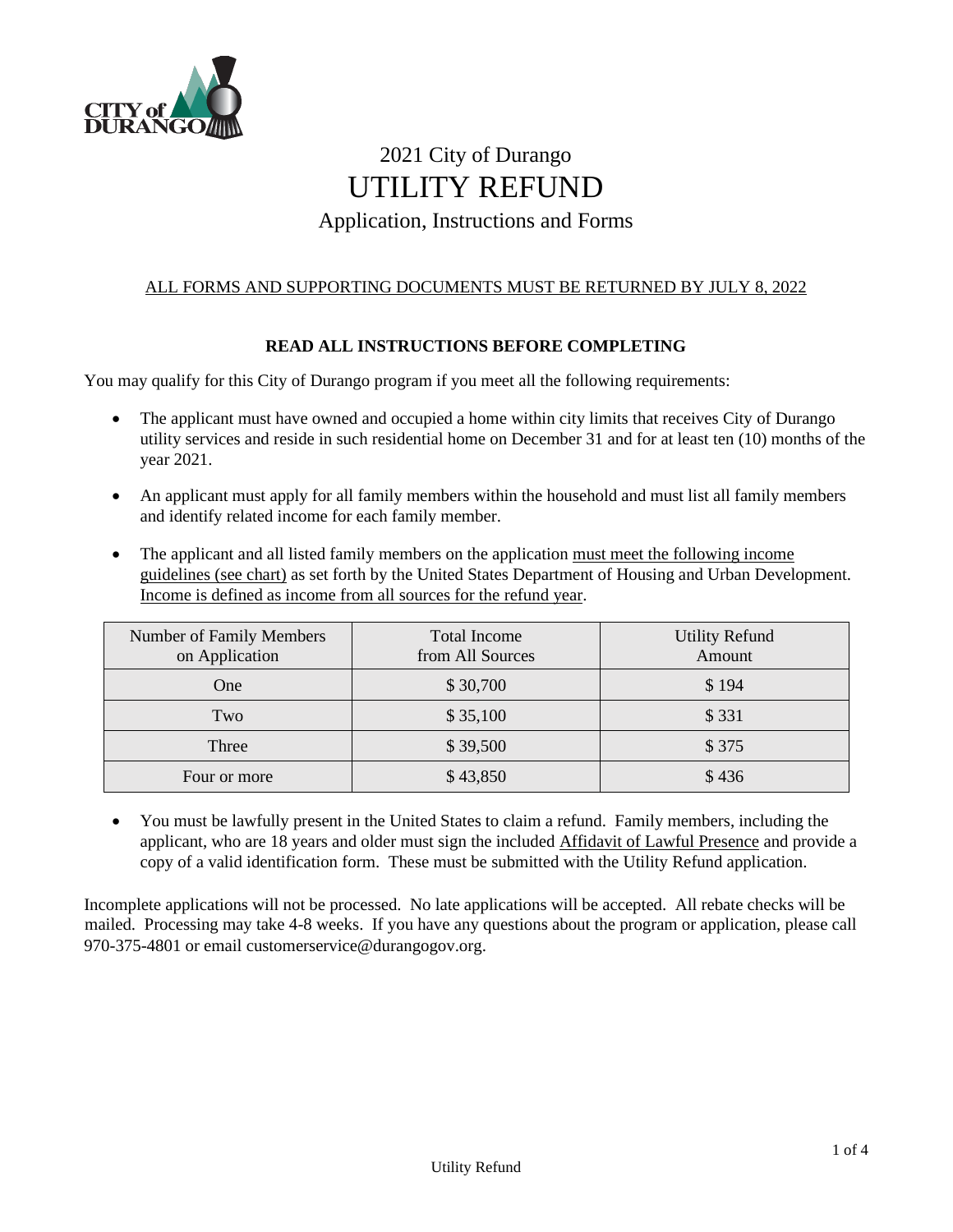| <b>CITY OF DURANGO</b><br><b>Utility Refund Application</b> | <b>For Office Use Only</b><br>Date Processed:<br>Verified Income: |
|-------------------------------------------------------------|-------------------------------------------------------------------|
| Send completed forms with all attachments to:               |                                                                   |
| City of Durango                                             | Rebate Amount:                                                    |
| <b>Utility Refund Program</b>                               | G/L Account: 11481137309                                          |
| 949 E 2 <sup>nd</sup> Ave.                                  |                                                                   |
| Durango, CO 81301                                           | Reason for Denial:                                                |

| <b>Last Name</b>       | First Name and Initial |     | Date of Birth |     |      | Number of Months at<br><b>Current Address</b> |
|------------------------|------------------------|-----|---------------|-----|------|-----------------------------------------------|
| Applicant              |                        |     | Month         | Day | Year |                                               |
| Spouse                 |                        |     |               |     |      |                                               |
| <b>Mailing Address</b> |                        |     |               |     |      |                                               |
| Service Address        |                        |     |               |     |      |                                               |
| City                   | <b>State</b>           | Zip |               |     |      | <b>Phone Number</b>                           |

**Additional Family Household Members Table:** Please list below all family members to be included in this application that are not already listed above. Only one application is allowed per family household. Family members are only those persons that you claim on your Federal Tax Return.

| <b>Additional Family Household Members</b> |                              |               |                                                    |
|--------------------------------------------|------------------------------|---------------|----------------------------------------------------|
| <b>Full Name</b>                           | Relationship to<br>Applicant | Date of Birth | Number of Months at<br><b>Address Listed Above</b> |
|                                            |                              |               |                                                    |
|                                            |                              |               |                                                    |
|                                            |                              |               |                                                    |
|                                            |                              |               |                                                    |

Ownership and occupancy of the property will be verified by City staff. Staff will review the utility billing information for the property indicated as the residence.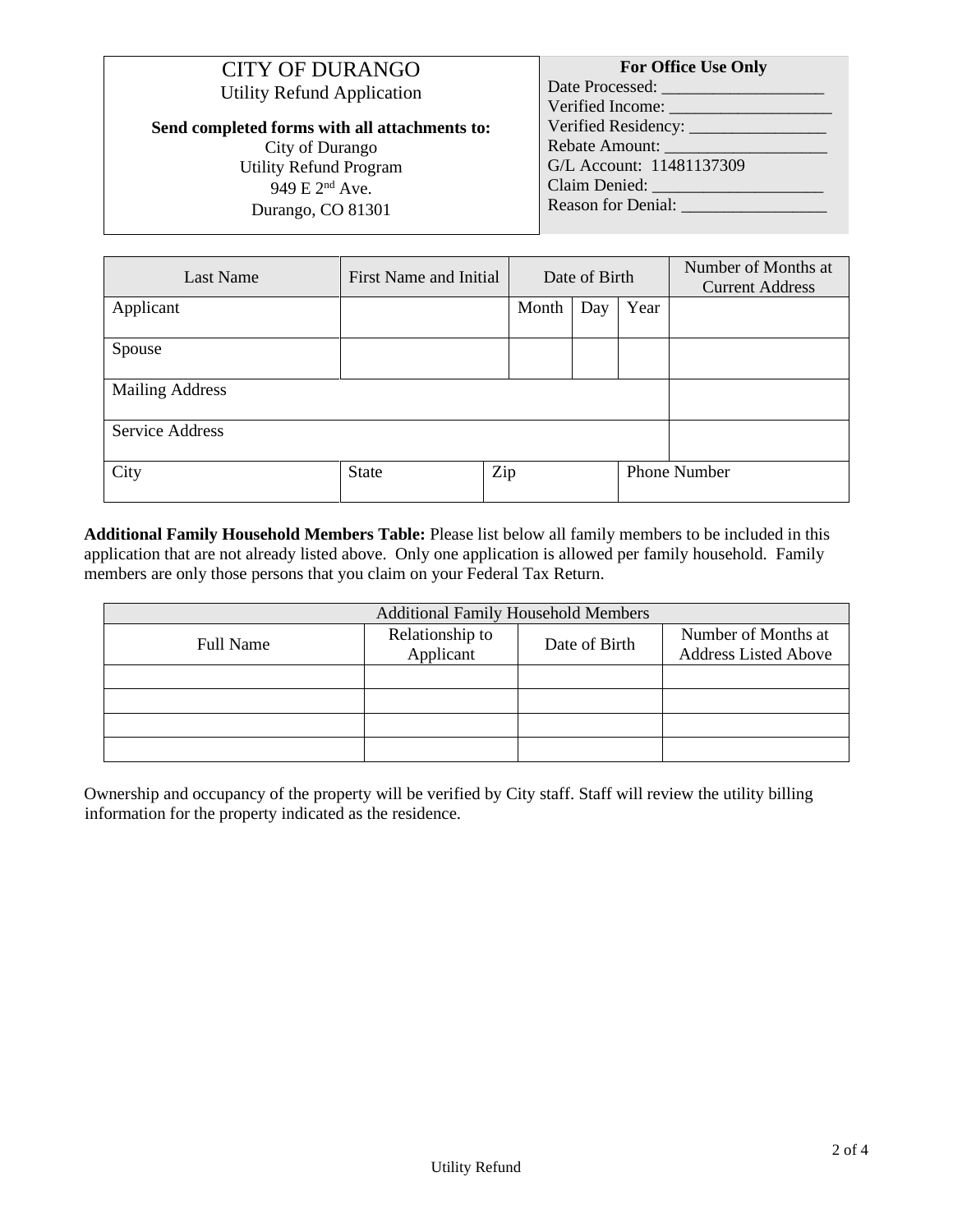**You must be lawfully present in the United States to claim a refund pursuant to the Colorado Revised Statutes section 24-76.5-103. All residents in the household that are listed on the application and are over the age of 18 must sign and submit the included Affidavit of Lawful Presence and provide a copy of a valid form of identification with the Utility Refund application.** 

**Valid Forms of Identification Include:** (1) Valid Colorado driver's license, (2) Valid Colorado issued ID card, (3) US military card or military dependent's ID card, (4) US Coast Guard Merchant Mariner Card, or (5) A Native American Tribal Document.

**Income Information Worksheet:** All 2021 income must be listed for all people included on this application. Please list amounts from all sources that you or family members received during 2021. You will be required to submit documents verifying the accuracy of this information.

| <b>Income Table</b>                                        |          |        |                     |                     |                 |
|------------------------------------------------------------|----------|--------|---------------------|---------------------|-----------------|
| Source of Income                                           | Yourself | Spouse | Family<br>Member #1 | Family<br>Member #2 | Total<br>Amount |
| Salaries, wages, tips, and other<br>employee compensation. |          |        |                     |                     |                 |
| Interest income, dividends, stock<br>income                |          |        |                     |                     |                 |
| Business income; including<br>farm, rents, and royalties   |          |        |                     |                     |                 |
| Social Security benefits                                   |          |        |                     |                     |                 |
| Private pensions, Old Age<br>pension or VA benefits        |          |        |                     |                     |                 |
| Alimony/Child Support                                      |          |        |                     |                     |                 |
| <b>Workers Compensation</b>                                |          |        |                     |                     |                 |
| Other disability income                                    |          |        |                     |                     |                 |
| Other income (explain)                                     |          |        |                     |                     |                 |

- You must attach a copy of your signed **2021 Federal Tax Return** if you are required to file a Federal Tax Return.
- If you are not required to file a Federal Tax Return you must attach some sort of legal document such as your Social Security income statement and/or any other document that would verify income you have received.
- **Failure to provide income documentation will result in a rejection of your application.**

**Declaration**: I/We do affirm that I/We and anyone included on this application have lived in a home that receives City utility services for the entire year 2021; I/We meet the income eligibility criteria in the application and instructions for the City of Durango Utility Refund program; and all the information included on and with this application is correct.

Applicant's Signature Date Date Spouse's Signature Date

\_\_\_\_\_\_\_\_\_\_\_\_\_\_\_\_\_\_\_\_\_\_\_\_\_\_\_\_\_\_\_\_\_\_ \_\_\_\_\_\_\_\_\_\_\_\_\_\_\_\_\_\_\_\_\_\_\_\_\_\_\_\_\_\_\_\_\_\_\_\_\_\_\_